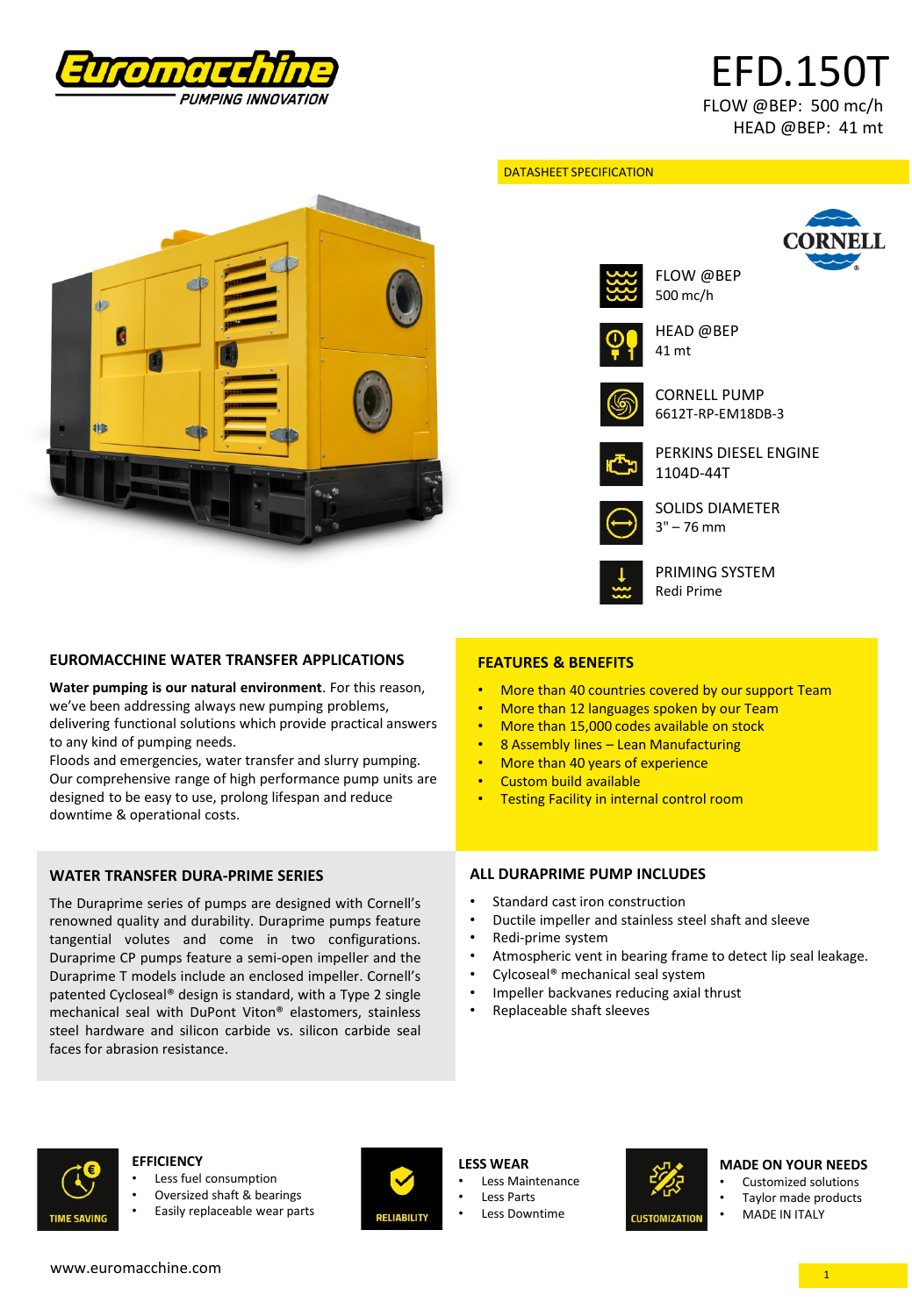

EFD.150T FLOW @BEP: 500 mc/h HEAD @BEP: 41 mt

**CO** 

#### **STANDARD TECHNICAL SPECIFICATION**

**PUMP** Brand CORNELL PUMP Model 6612T Version Engine Mounted Suction size 152,4 mm 6" Delivery size 152,4 mm 6" Solid handling 76.2 mm Impeller 355,6 mm 12,0" Min Flow 91 mc/h 400 GPM MAX Flow 635.95 m<sup>3</sup>/h 2800 GPM MAX Head 71.63 m 295 feet MAX Speed 2,000 Rpm BEP Point 567 mc/h @ 52 mt - 83% Shaft 2,5" 63,5 mm Shaft Seal Mechanical Pump Weight 671 Lb 304 kg

| <b>MATERIALS</b> | <b>STANDARD</b>                      | <b>OPTION</b> |  |
|------------------|--------------------------------------|---------------|--|
| Volute           | Cast iron                            | CD4MCU        |  |
| Impeller         | Cast iron                            | CD4MCU        |  |
| Wear ring        | Cast iron                            | CD4MCU        |  |
| Shaft            | Stressproof steel                    | 17-4PH        |  |
| Shaft sleeve     | 416 SS                               | CD4MCU        |  |
| <b>Backplate</b> | Cast iron                            | CD4MCU        |  |
| Mechanical seal  | Tungsten Carbide vs. Silicon Carbide |               |  |
| Bearing frame    | Cast iron<br>Cast iron               |               |  |

# **PRIMING SYSTEM**

| <b>Brand</b>      | <b>CORNELL PUMP</b>            |  |  |
|-------------------|--------------------------------|--|--|
| Model             | <b>REDI-PRIME</b>              |  |  |
| Air Handling      | 50 mc/h                        |  |  |
| <b>MAX Vacuum</b> | 8,5 mt                         |  |  |
| <b>Drive</b>      | Toothed belt – Continuos drive |  |  |
| Delivery          | Non return valve               |  |  |



| <b>DIESEL ENGINE</b> |                          |  |
|----------------------|--------------------------|--|
| <b>Brand</b>         | <b>PERKINS</b>           |  |
| Model                | $1104D - 44T$            |  |
| Power                | 64 kW / 87 HP @2,200 Rpm |  |
| Aspiration           | N/A                      |  |
| Emission             | Stage III                |  |
| Displacement         | 4.400 cc                 |  |
| Cylinders            | 4 in line                |  |
| Cooling system       | Liquid                   |  |
| SAE - Fly Wheel      | $#3 - 10"$               |  |
| Torque               | 350 Nm @ 1,800 Rpm       |  |
|                      |                          |  |
| <b>FUEL SYSTEM</b>   |                          |  |

| Tank Type      | Bunded - Double wall   |  |  |
|----------------|------------------------|--|--|
| Tank Capacity: | 260 liters             |  |  |
| Fuel Tank Cap: | $\emptyset$ 80 mm – 3" |  |  |

| <b>CONTROL PANEL</b>  |        |                        |          |  |  |
|-----------------------|--------|------------------------|----------|--|--|
| $l \times W \times H$ | mm     | 2600 x 1100 x 1710     |          |  |  |
|                       | inches | 102.40 x 43.30 x 67.30 |          |  |  |
| Dry Weight            |        | 2.000 kg               | 4.410 lb |  |  |
|                       |        |                        |          |  |  |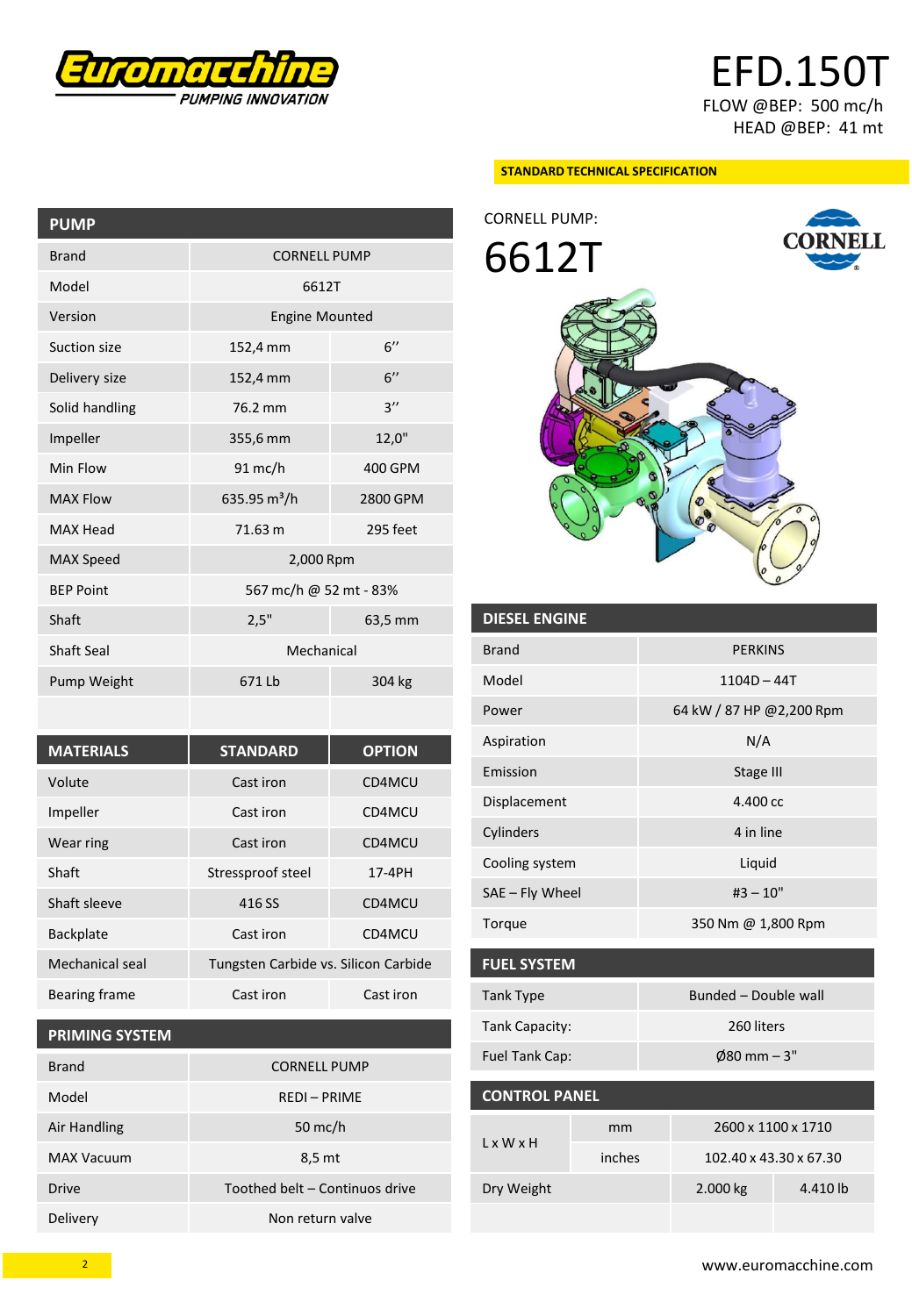

EFD.150T FLOW @BEP: 500 mc/h HEAD @BEP: 41 mt

#### **PUMP CURVE SELECTION**



#### **STANDARD & BENEFITS**

Canopy: SUPERSILENT Doors: 7 Lockable Doors Roof: REMOVABLE – Complete Top Access Basic Frame: HOT DIP GALVANIZED Frame: Double Wall Tank Tank: Metal tank – 260 liters Autonomy: 24 Hours Exhaust system: Internal in the canopy Forklift Pockets: Fitted with 2 Forklift pockets Lifting Point: Central Balanced



sales@euromacchine.it contract service@euromacchine.it

Voltage: Nominal 12V Battery: 105 Ah – Premium Quality Electrical Isolation: Battery Isolator Switch Oil Indicator: Murphy MPC-10 Filter: Fuel/Water Filter Separator Fuel Tank Cap: Ø80 mm – 3" Fuel Level: Electronic Fuel Injection Fuel Connectors: In/Out external Diesel tank Fuel Valve: 3 Ways Valve Documentation: User Manual